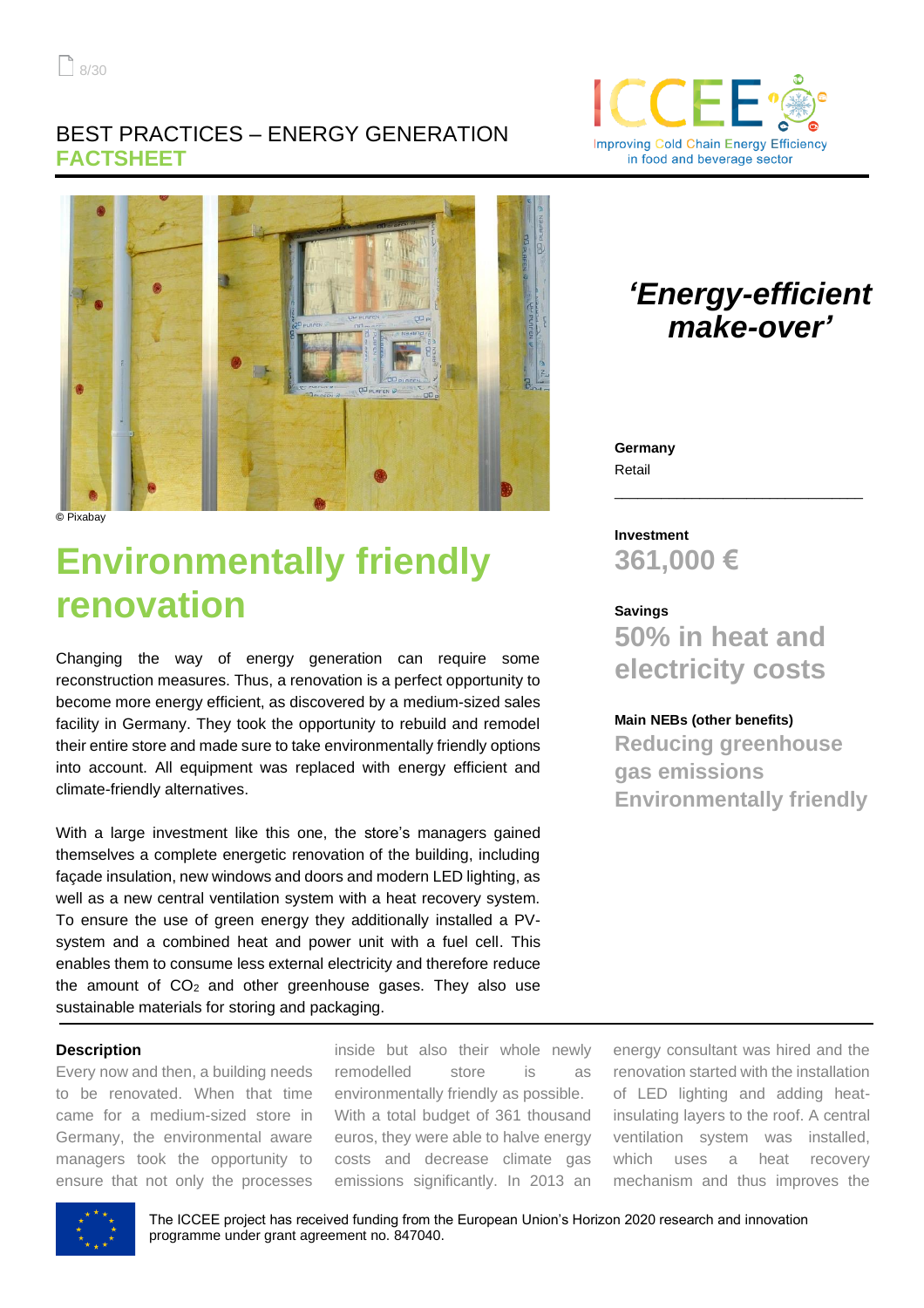## BEST PRACTICES – ENERGY GENERATION **FACTSHEET**



effects of energy and greenhouse gas savings. Just one year later around 20 % of the store's energy consumption was covered by a new PV-system, which was installed on the roof of the store.

The complete make over was done in 2016, when windows and doors were replaced by high efficient models and the building's façade got a complete make over, using a thermal insulation composite system.

The store invested further, in a combined heat and power unit with a fuel cell to further improve their use of green energy.

Additionally, in order to save plastic and use sustainable materials, the store owners started a cooperation with a producer of recycled paper bags and donate all the incomes from those bags to a social forestation project.

#### **What is the improvement focus?**

The additional insulation, that was done during the renovation enabled the store owners to reduce their energy losses and improve their

**Opportunities and barriers to implementation**

energy efficiency by using excess waste heat. This was further improved by changing the windows and doors. Those parts are usually the most common sources for heat losses. These measurements reduce the need for additional energy, save energy and thus reduce carbon emissions.

By producing their own energy with renewable technologies, such as PV and the combined heat and power union with a fuel cell, further climate gas reductions were achieved and even less additional energy was required.

Additionally, the store is now being lit with LED lighting. Compared to traditional bulbs, light emitting diodes (LED) typically use about 25%-80% less energy and their lifetime is 3-25 times longer. The main reason that LED lighting is more energy efficient than traditional bulbs is that LEDs emit very little heat, whereas conventional bulbs emit around 80% of their energy as heat.

#### **Benefits**

The energy-saving measures introduced during the renovation have

reduced the store's energy consumption by 50%, which means that its costs and carbon emissions have also reduced accordingly.

The renovation helped the store improve its physical appearance as well as showcase its green identity, while preserving the quality of its service and products. It could work as a role model for many older stores.

Investment in energy efficient technologies, as well as in sustainable materials is even more advantageous, if considered from the very beginning of the planning of a business. This does not only apply for the food industry but all sorts of industries.

The measures implemented here are cross-sectional technologies that can be implemented in companies of different industries and sizes. But it can only be renovated by retailers with own properties, in case of a rental this measurement will not be implemented.

| Opportunities                                          | <b>Barriers</b>                                         |  |
|--------------------------------------------------------|---------------------------------------------------------|--|
| Lower electricity consumption and related cost         | extensive measures that are most sensibly implemented   |  |
|                                                        | during a major renovation                               |  |
| Lower energy losses in winter due to façade insulation | investment costs for renovation                         |  |
| Environmentally friendly and sustainable technologies  | Retailers who rent the property for their shop will not |  |
| and materials                                          | invest in renovation                                    |  |
| Cross-business technologies                            |                                                         |  |

#### **Calculations**

The calculations show a quick idea of the costs and returns of this practice, as well as the economic impact after the implementation and renovation. For transparency's sake, the initial situation is directly compared with the final situation